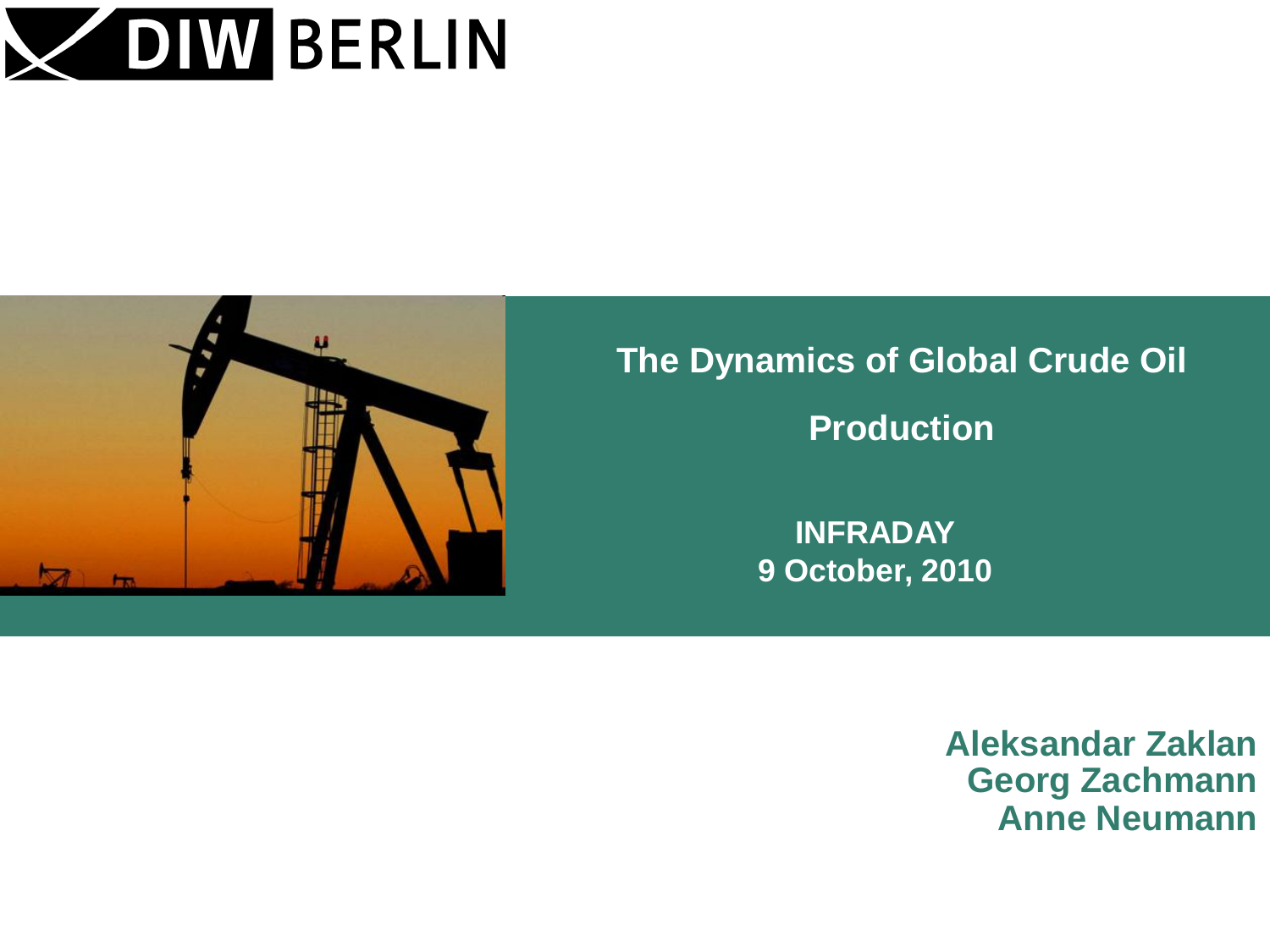## **Agenda**

#### **1. Introduction**

- **2. Data and Methodology**
- **3. Results and Discussion**
- **4. Conclusions**

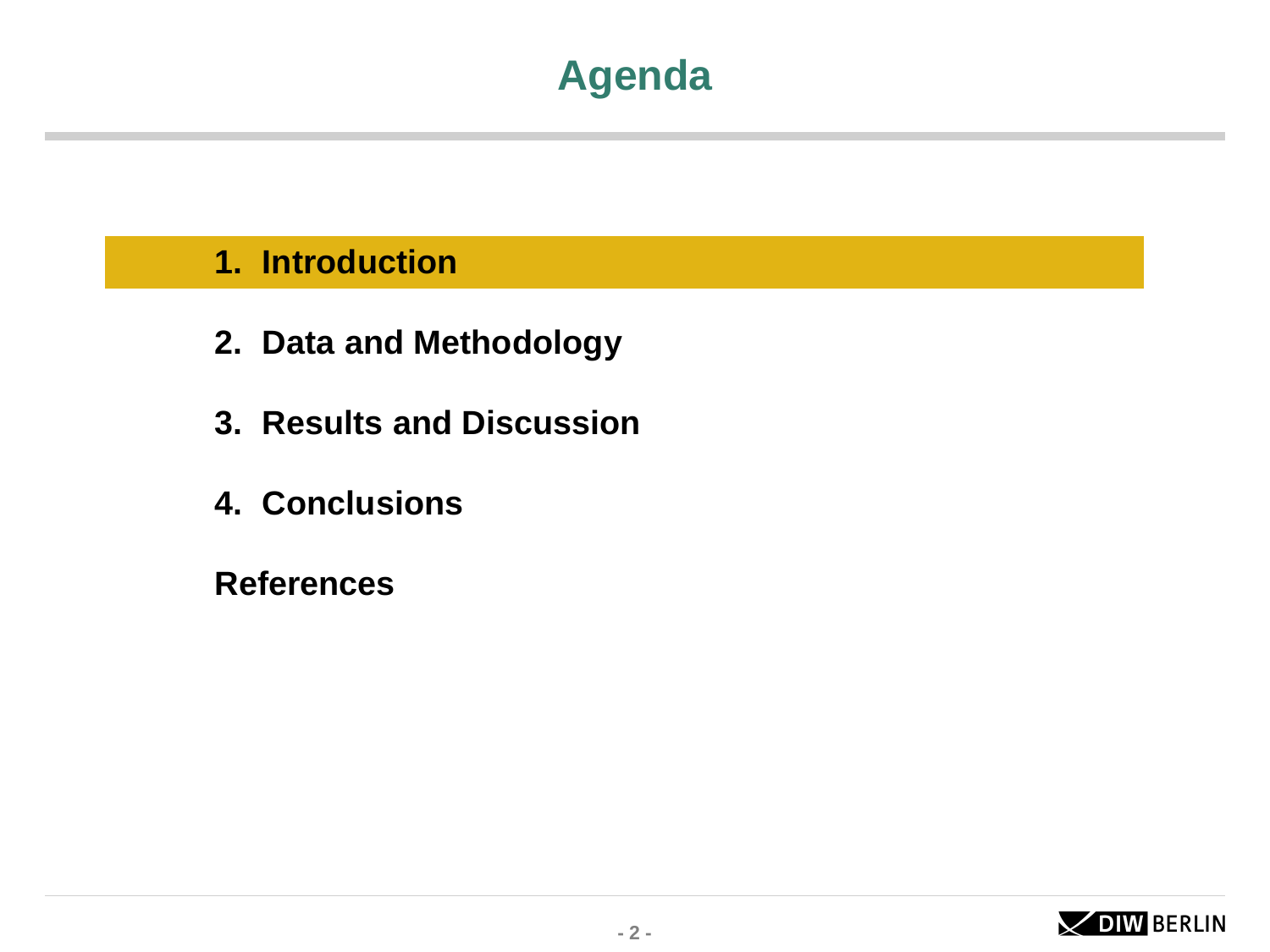# **Motivation**

- **Crude oil production and prices are key economic variables, but understanding of their interaction over time and for different producers is incomplete**
- **We analyze the dynamic response of crude oil output to past prices and other important control variables**
- **Disentangle determinants of global oil production by major country groups and on individual country level** 
	- **OPEC, OECD and non-OECD/non-OPEC production**
	- **Individual country analysis**

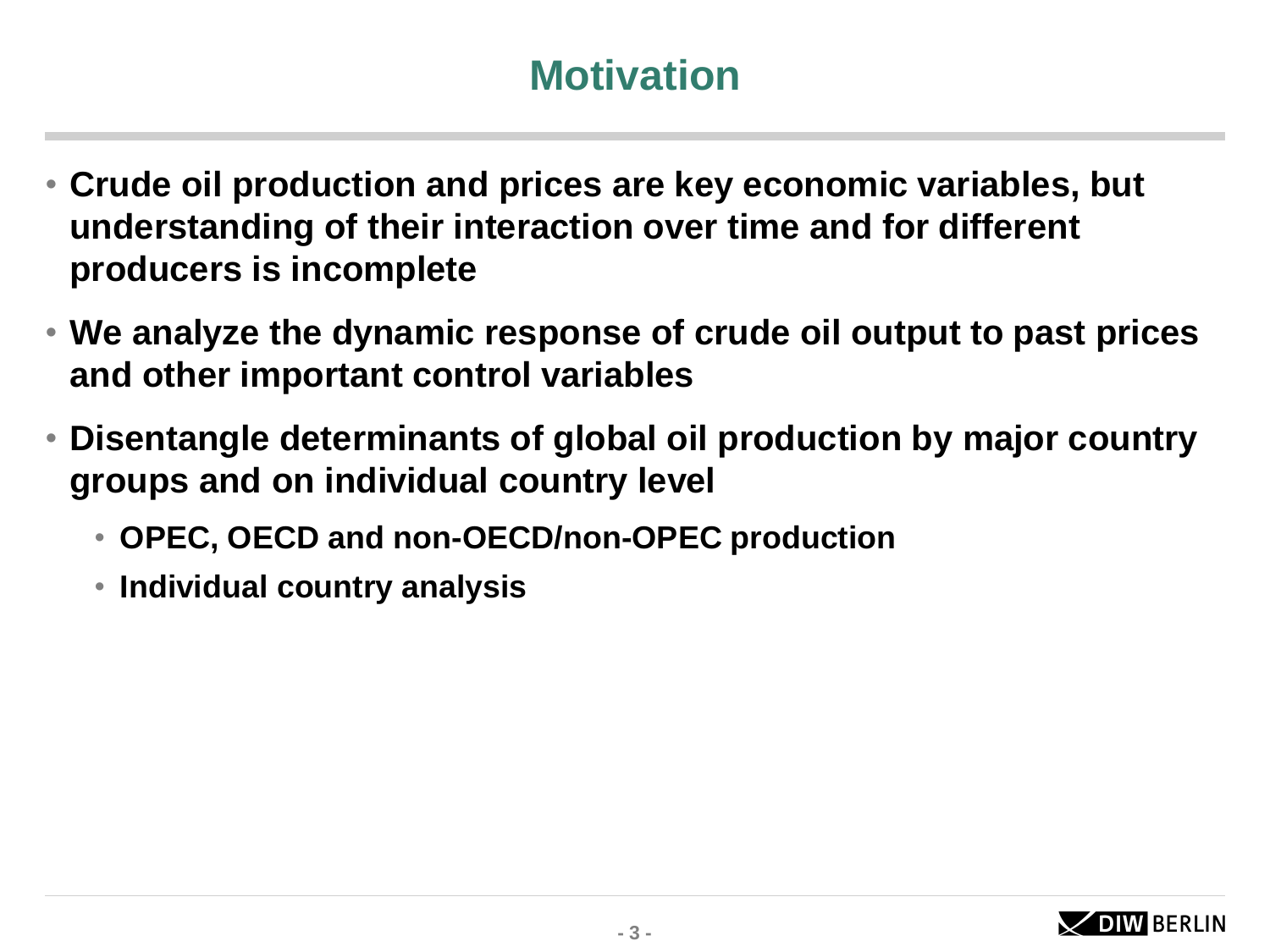## **State of the Literature**

- **Two major streams: models evaluating consequences of physical attributes/exhaustibility and tests of strategic producer behavior**
- **Physical attributes:** 
	- **Hotelling (1931): resource exhaustibility**
	- **Hubbard (1956): oil depletion**
- **Strategic behavior:** 
	- **Griffin (1985): empirical testing of popular hypotheses: Cartel behavior, competitive behavior, revenue targeting** 
		- **No thorough dynamic analysis exists**
		- **Methodological challenges call into question validity of results**

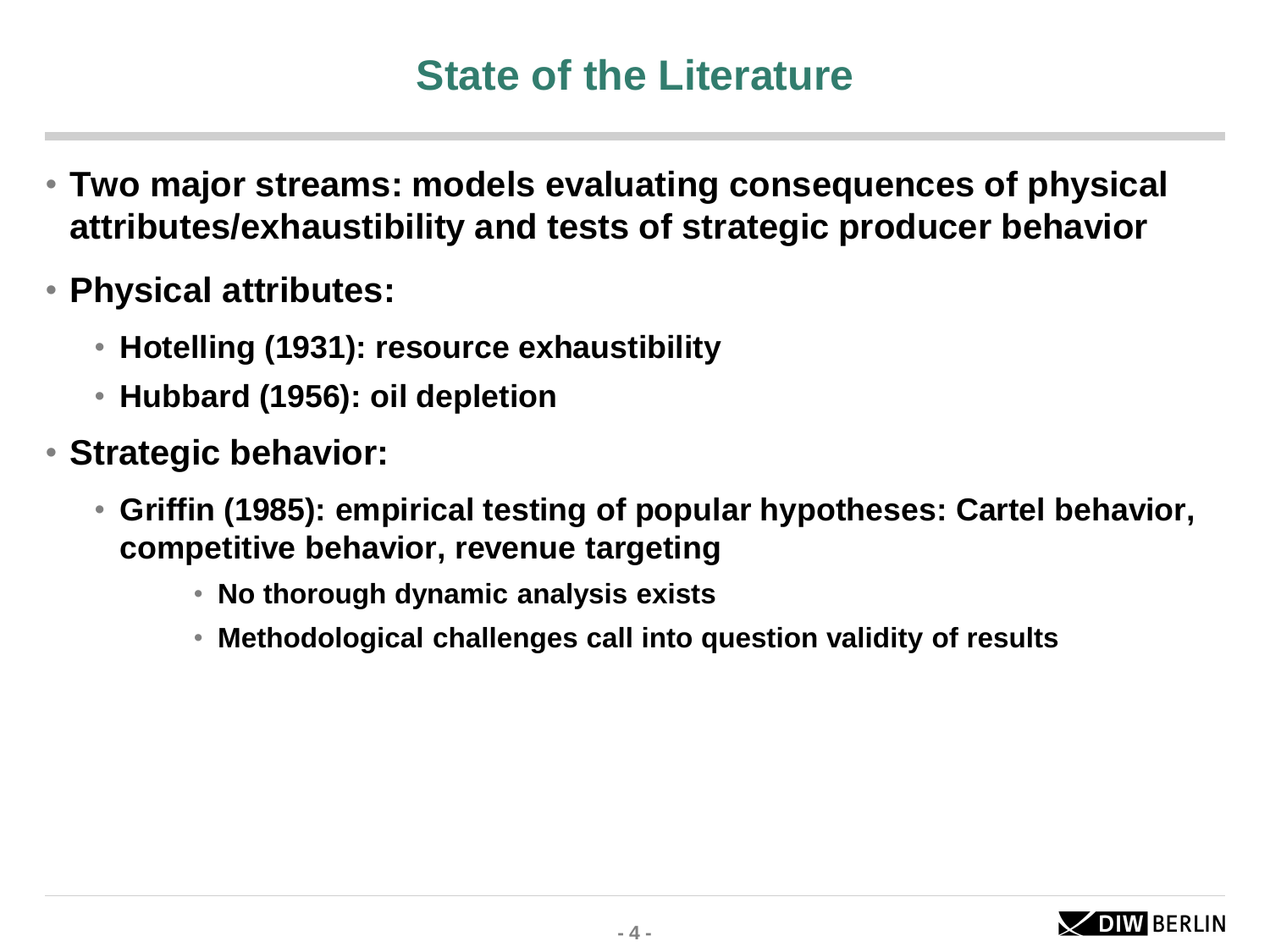## **Agenda**

- **1. Introduction**
- **2. Data and Methodology**
- **3. Results and Discussion**
- **4. Conclusions**

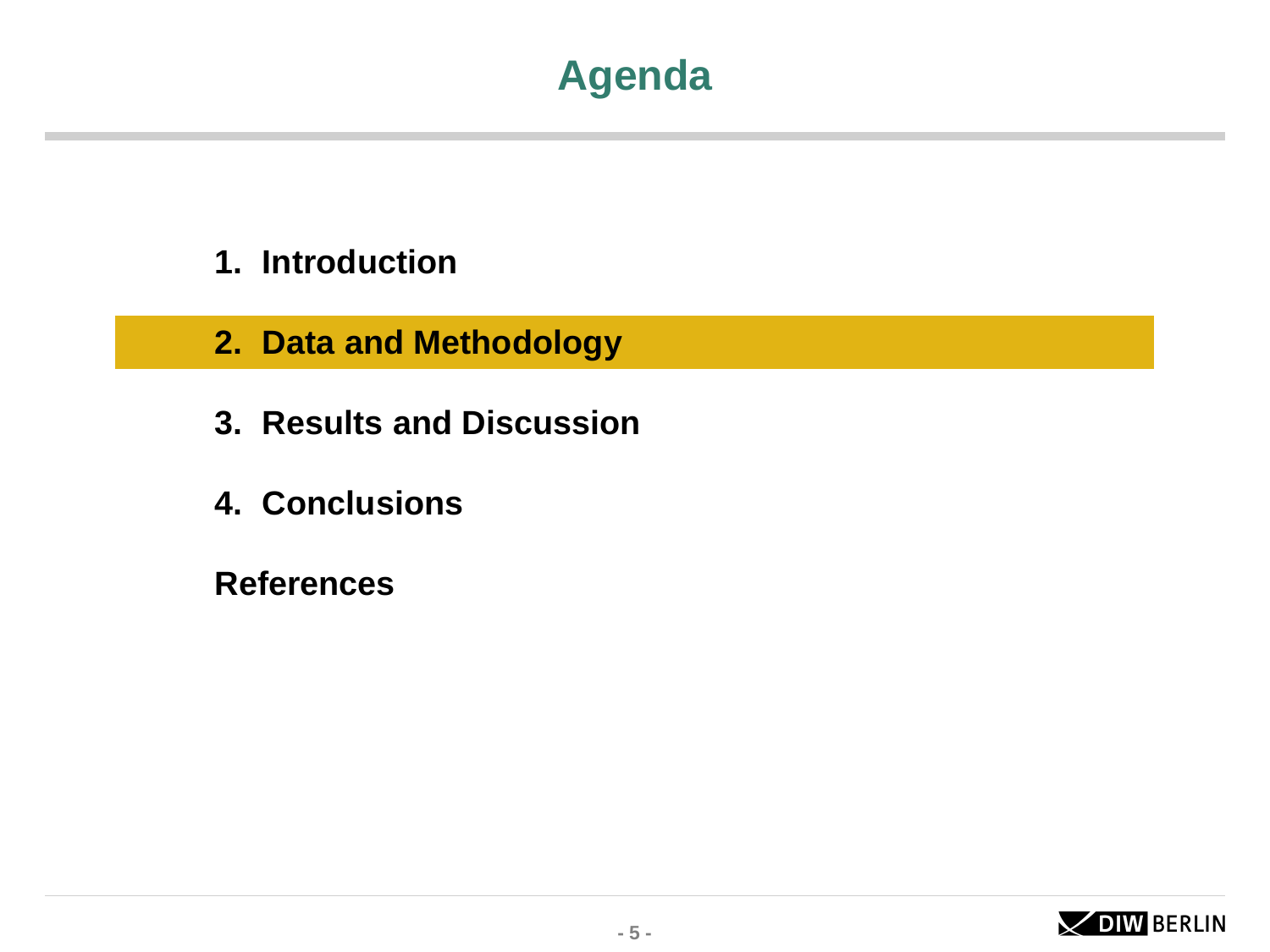### **Descriptive Analysis: Graphical**



**OECD: stable and slightly declining trend, with sharp movements OPEC: appears to mirror development in oil price, with a certain delay Non-OECD/non-OPEC: smoothly increasing, broadly in line with trend in price**

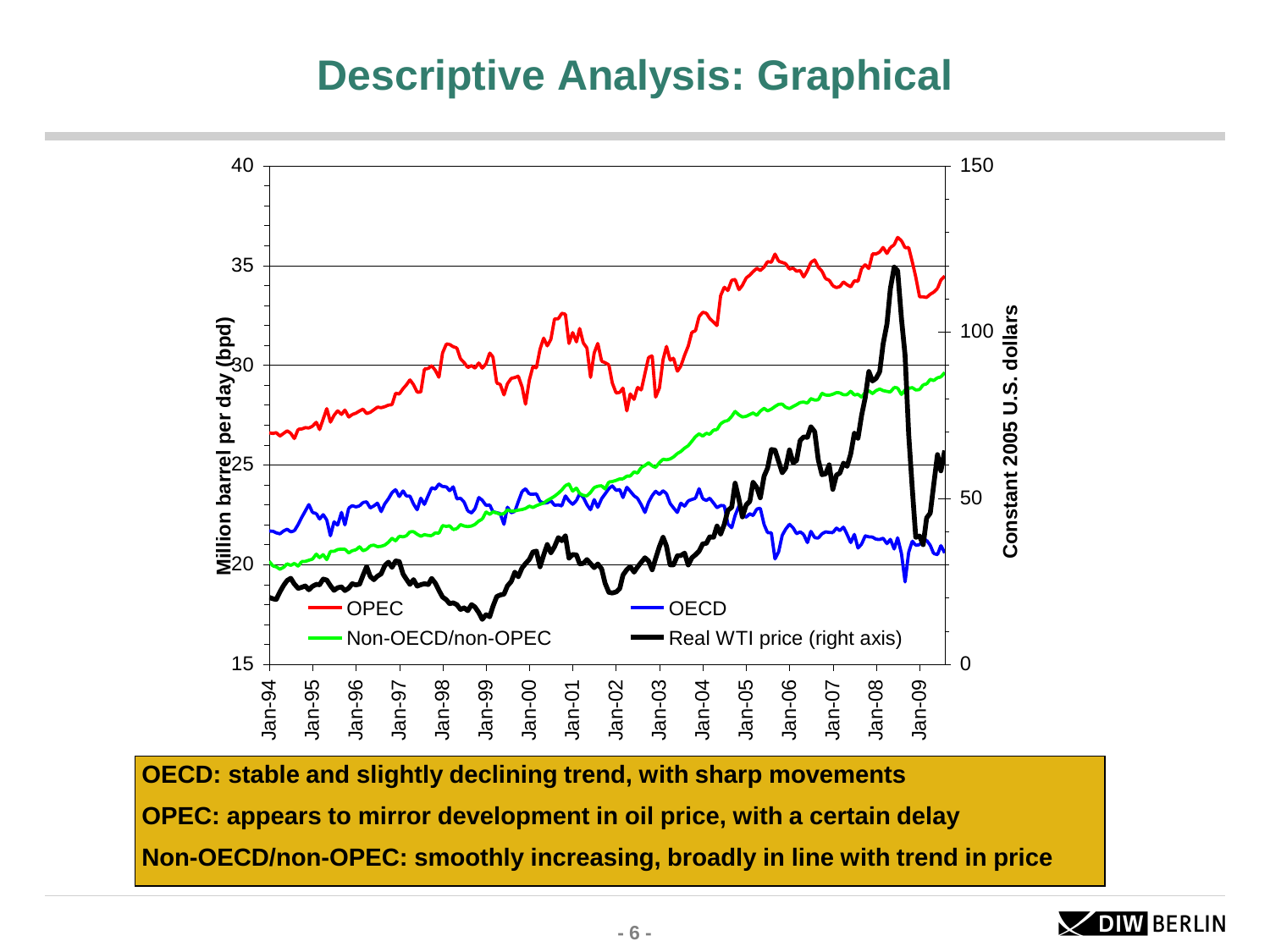• PCA of oil production (first differences), various samples:



**Production behavior seems to differ according to:**  • **Country groups** • **Individual countries Time** 

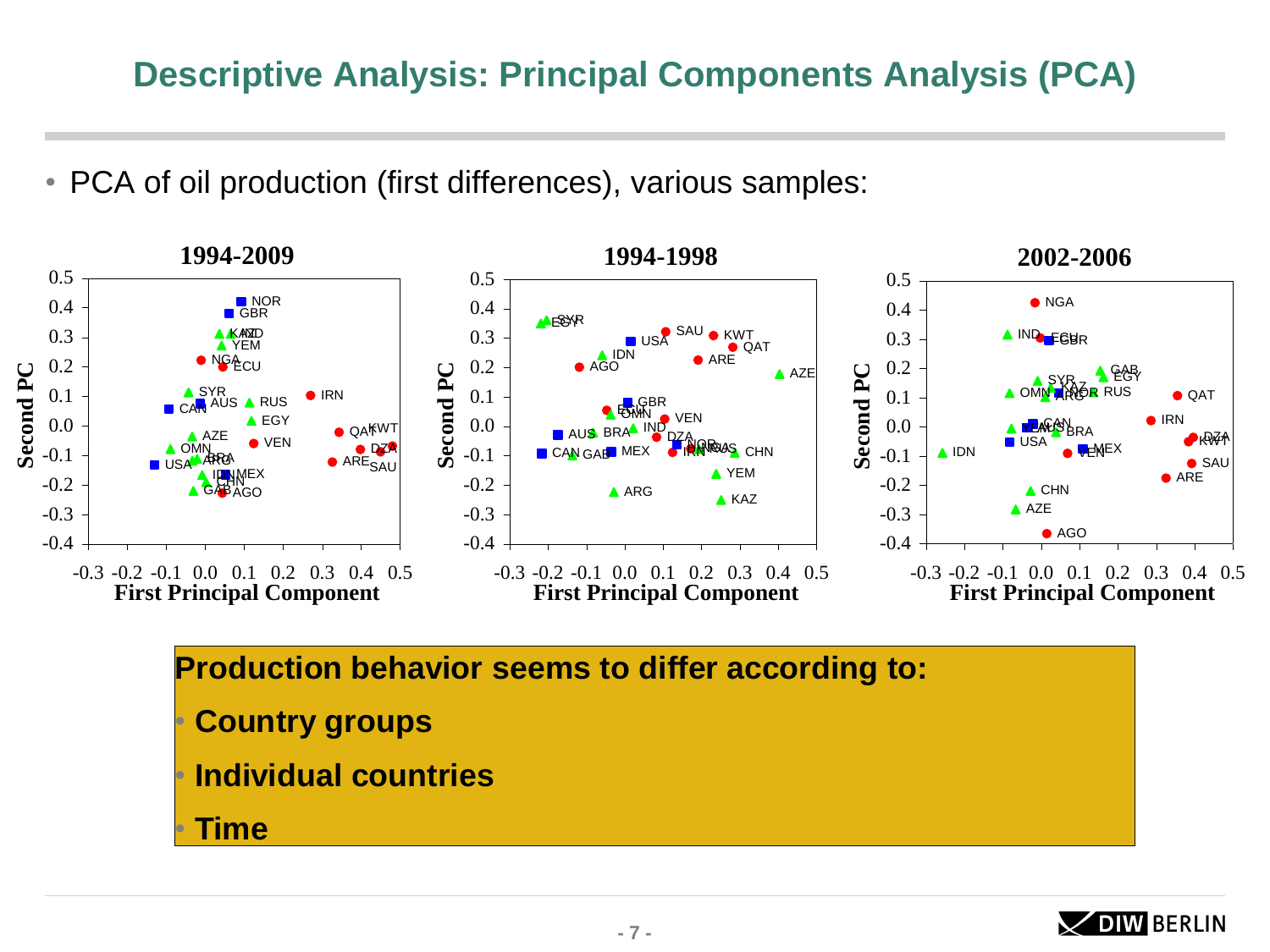## **Hypotheses**

**Hypothesis 1:** 

**Crude oil output responds to prices and other control variables over a range of lags from the short to the long term.**

**Hypothesis 2:** 

**The response is heterogeneous among the three main groups of countries, OPEC, OECD and non-OECD/non-OPEC, as well as on the level of individual countries.** 

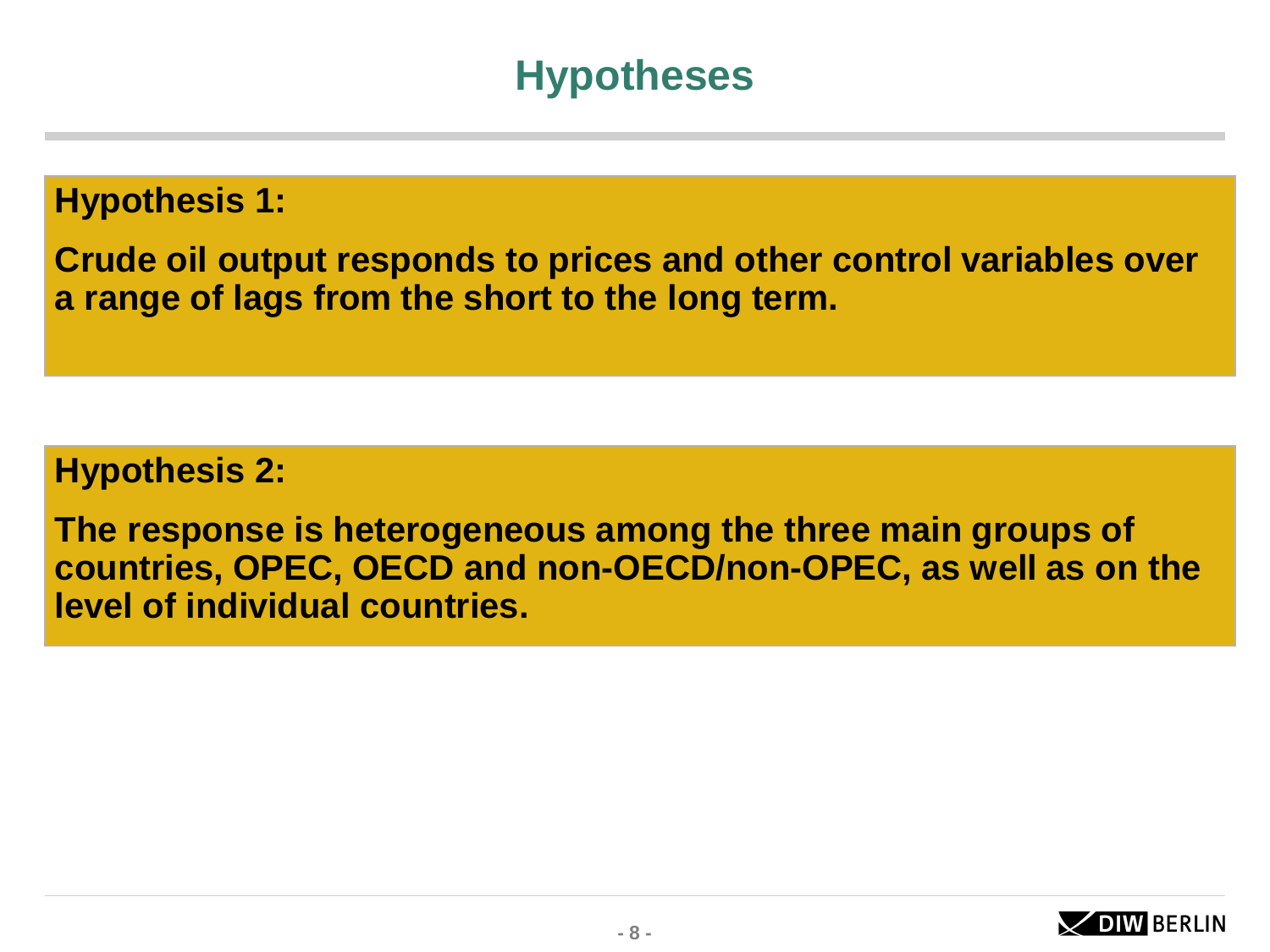# **Methodology**

- **Address stationarity issue by taking first differences of non-stationary variables**
- **Estimation strategy:** 
	- **Determine effects of both global and local factors**
	- **Specify rich lag structure to analyze dynamics**

**Estimation strategy:**  
\n• Determine effects of both global and local factors  
\n• Specify rich lag structure to analyze dynamics  
\n
$$
\Delta Q_{t,i} = \alpha_i + \sum_{j=1}^{11} \rho_j D_{t,j} + \lambda_i INST_{t,i} + \sum_{k=0}^{K} \beta_{k,i} \Delta P_{t-k} + \sum_{l=0}^{L} \gamma_{m,i} REAL_{t-m} + \sum_{m=1}^{M} \delta_{l,i} \Delta RIG_{t-l,i}
$$
\n
$$
+ \sum_{n=0}^{N} \varphi_{k,i} SD(\Delta P_{t})_{t-k} + \sum_{p=0}^{P} \theta_{k,i} \Delta EX (USD)_{t-k} + \varepsilon_{t,i}
$$

• **Optimize model structure using a data-driven algorithm based on the Bayesian Information Criterion (BIC)**

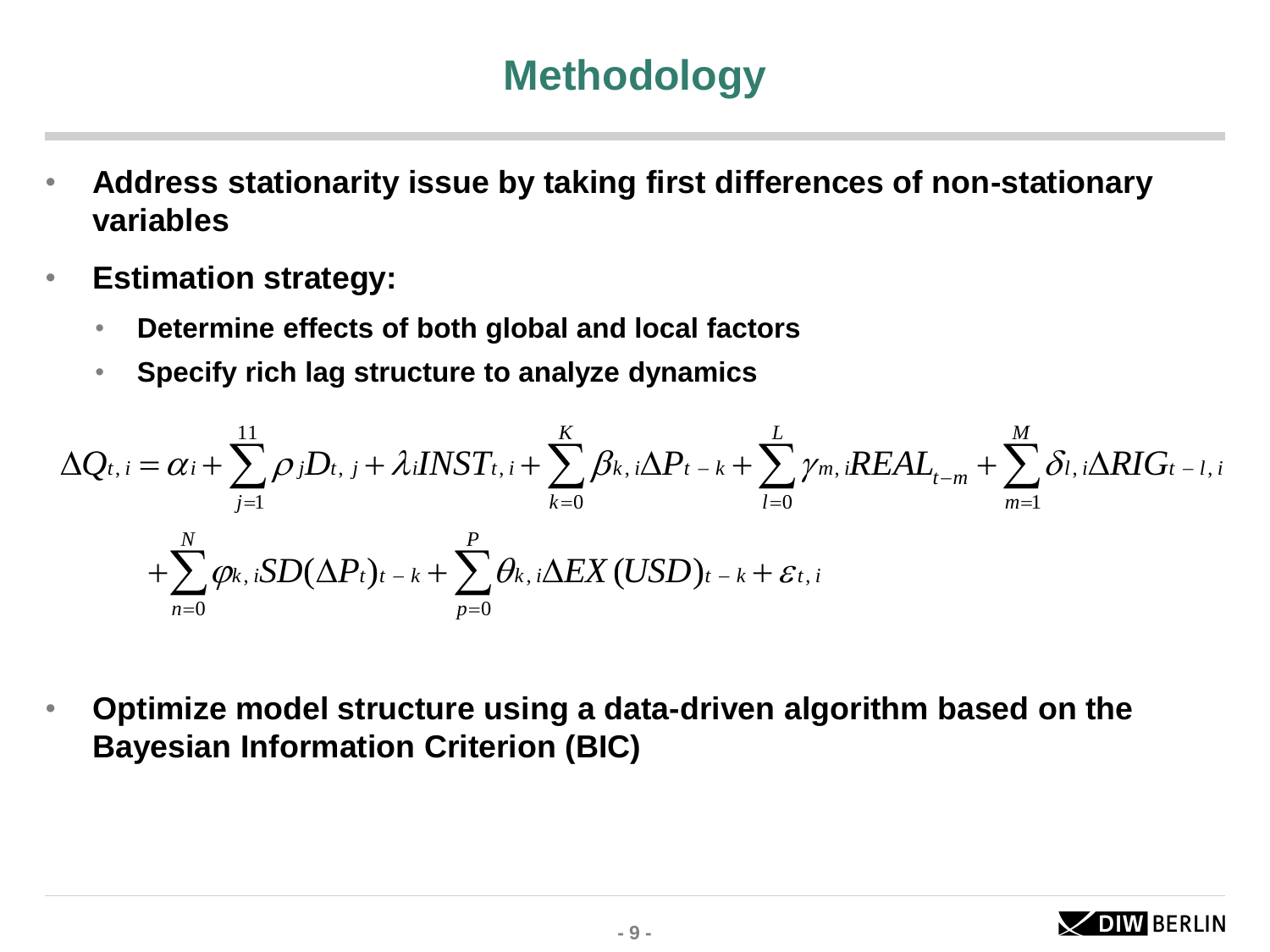

- **1. Introduction**
- **2. Data and Methodology**
- **3. Results and Discussion**
- **4. Conclusions**

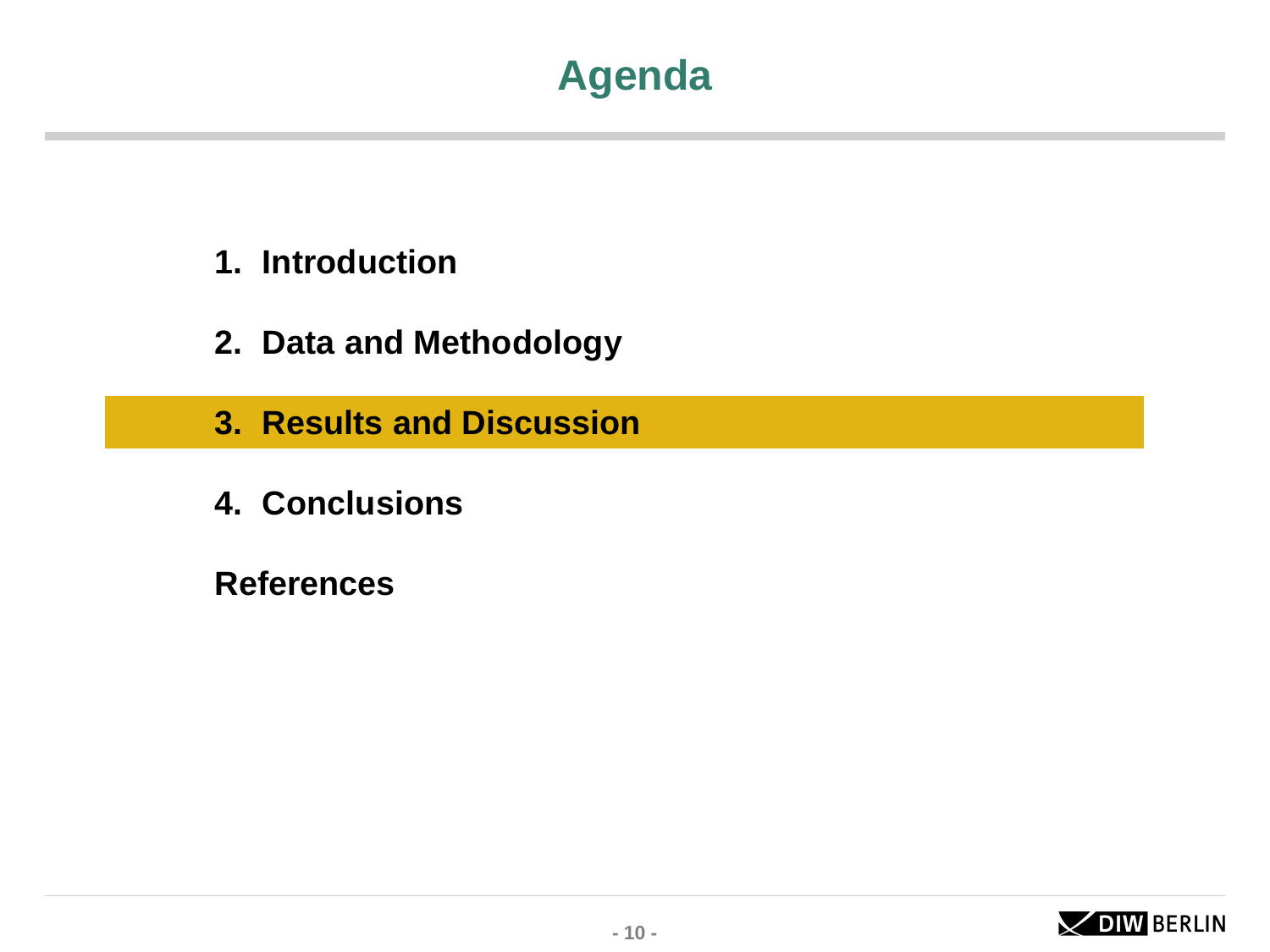# **Role of Prices**

|                     |                                                            | Oil supply             |                                                                 |                                                                  |                       |
|---------------------|------------------------------------------------------------|------------------------|-----------------------------------------------------------------|------------------------------------------------------------------|-----------------------|
|                     |                                                            | (1)<br><b>OPEC</b>     | (2)<br><b>OECD</b>                                              | (3)<br>Non-OECD/non-OPEC                                         |                       |
|                     | Real WTI Price, monthly average                            | $-21.50$<br>(0.171)    | 0.750<br>(0.925)                                                | $-0.963$<br>(0.575)                                              |                       |
|                     | Real WTI Price, monthly average (-1)                       | 21.97**<br>(0.031)     | $-10.46*$<br>(0.072)                                            | $-0.679$<br>(0.791)                                              |                       |
|                     | Real WTI Price, monthly average (-2)                       | 26.14***<br>(0.001)    | $-20.32**$<br>(0.015)                                           | <b>Counter-cyclical</b><br>$-2.894$<br>price response<br>(0.521) |                       |
|                     | Real WTI Price, quarterly average (-1)                     | 33.15<br>(0.517)       | $-111.5***$<br>(0.000)                                          | 4.783<br>(0.497)                                                 |                       |
| <b>Pro-cyclical</b> | Real W <sub>H</sub> Price, quarterly average (-2)          |                        | $-69.26**$<br>(0.034)                                           | 9.495<br>(0.135)                                                 |                       |
| short-term          | Real WTI Price, quarterly average (-3)                     |                        | $-68.47*$<br>(0.074)                                            |                                                                  |                       |
| response            | Real WTI Price, yearly average (-1)                        | 37.33<br>(0.856)       | $-123.9$<br>(0.529)                                             |                                                                  | <b>Pro-cyclical</b>   |
|                     | Real WTI Price, yearly average (-2)                        | $-86.42$<br>(0.722)    | $-152.0$<br>(0.454)                                             | 174.2**<br>(0.028)                                               | <b>Price response</b> |
|                     | Real WTI Price, yearly average (-3)                        | $-471.6$<br>(0.144)    |                                                                 | $174.1*$<br>(0.067)                                              |                       |
|                     | Real WTI Price, yearly average (-4)                        | $-683.0**$<br>(0.020)  |                                                                 | 36.63<br>(0.515)                                                 |                       |
| <b>Counter-</b>     | Real WTI Price, yearly average (-5)                        |                        |                                                                 | $-1.560$<br>(0.975)                                              |                       |
| term response       | <b>cyclical longer</b> Real WTI Price, yearly average (-6) |                        |                                                                 | 0.297<br>(0.994)                                                 |                       |
|                     | Real WTI Price, yearly average (-7)                        |                        |                                                                 |                                                                  |                       |
|                     | Real WTI Price, yearly average (-8)                        | $-792.0**$<br>(0.000)  | $-123.5$<br>(0.547)                                             | $-20.87$<br>(0.394)                                              |                       |
|                     | Real WTI Price, yearly average (-9)                        | $-300.6***$<br>(0.000) | $-90.74$<br>(0.425)                                             |                                                                  |                       |
|                     | Observations                                               | 156                    | 156                                                             | 156                                                              |                       |
|                     | Robust p-values in parentheses; *, **,                     |                        | indicate significance at the 10%, 5% and 1% level, respectively |                                                                  |                       |

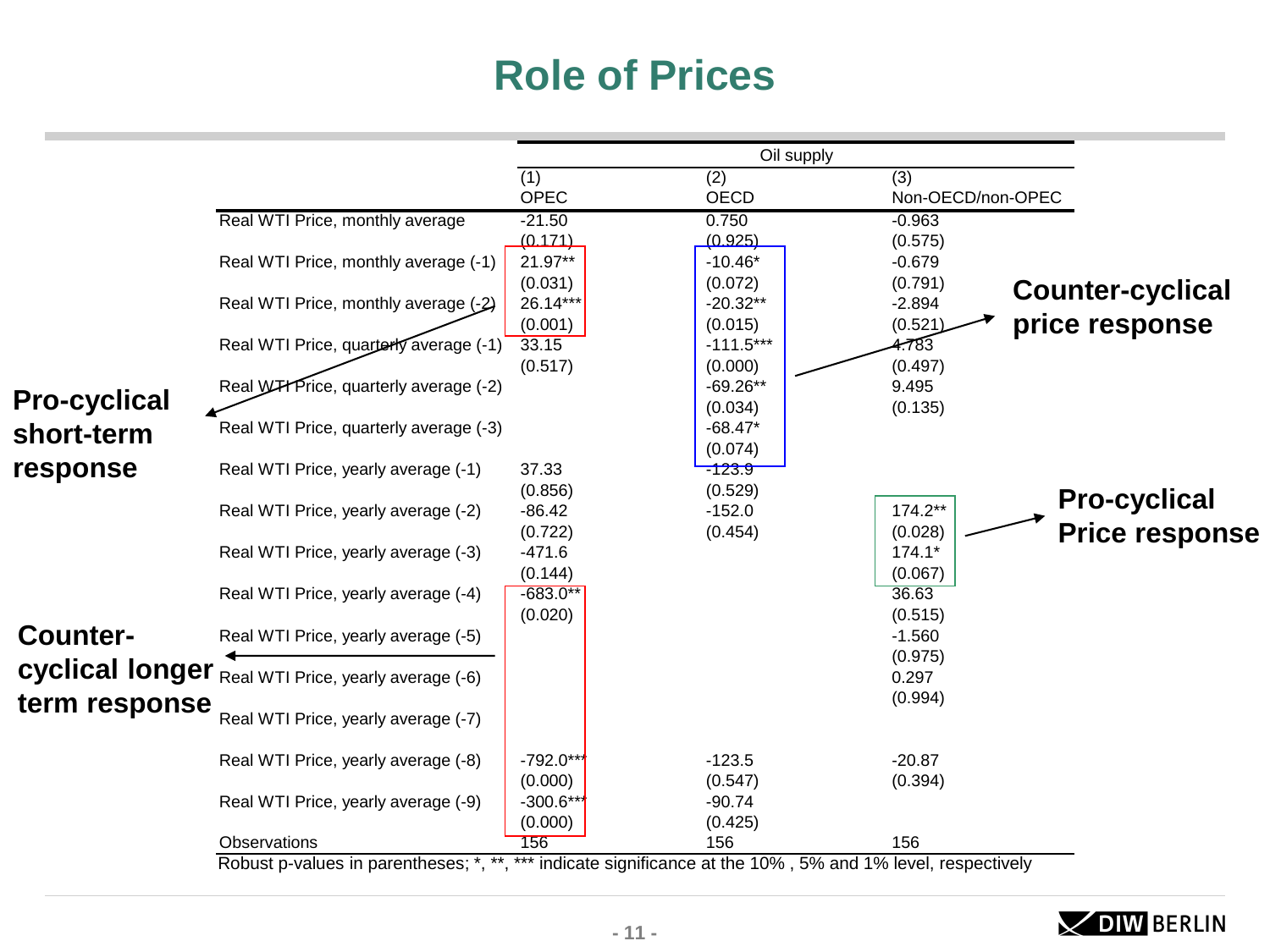# **Role of Real Global Activity**

|                                               |             | Oil supply  |                   |                     |
|-----------------------------------------------|-------------|-------------|-------------------|---------------------|
|                                               | (1)         | (2)         | (3)               |                     |
|                                               | OPEC        | <b>OECD</b> | Non-OECD/non-OPEC |                     |
| Kilian real activity, quarterly average       | $-19.87***$ | 25.37***    | 3.394**           |                     |
|                                               | (0.003)     | (0.001)     | (0.023)           |                     |
| Kilian real activity, quarterly average, (-1) | 3.282       | $-16.31$    | 0.581             |                     |
|                                               | (0.623)     | (0.197)     | (0.714)           |                     |
| Kilian real activity, quarterly average, (-2) | 7.926*      | 1.957       | 2.744             |                     |
|                                               | (0.076)     | (0.876)     | (0.245)           |                     |
| Kilian real activity, quarterly average, (-3) | 23.88**     | $-16.80***$ | 1.447             |                     |
|                                               | (0.027)     | (0.006)     | (0.161)           |                     |
| Kilian real activity, yearly average, (-1)    | 30.72       | $-1.927$    | 6.185             |                     |
|                                               | (0.260)     | (0.847)     | (0.101)           |                     |
| Kilian real activity, yearly average, (-2)    | 28.93**     | $-1.340$    | $-0.806$          | <b>Pro-cyclical</b> |
|                                               | (0.020)     | (0.964)     | (0.877)           |                     |
| Kilian real activity, yearly average, (-3)    | 14.66       | $-13.55$    | 8.078**           | demand effects      |
|                                               | (0.409)     | (0.655)     | (0.035)           |                     |
| Kilian real activity, yearly average, $(-4)$  | $-9.552$    | 18.20**     | $-1.861$          |                     |
|                                               | (0.312)     | (0.027)     | (0.565)           |                     |
| Kilian real activity, yearly average, (-5)    | $-4.019$    | $-18.99$    | 3.670             |                     |
|                                               | (0.729)     | (0.487)     | (0.267)           |                     |
| Kilian real activity, yearly average, (-6)    | 13.62       | $-10.14$    | 3.537             |                     |
|                                               | (0.503)     | (0.865)     | (0.716)           |                     |
| Kilian real activity, yearly average, (-7)    | 42.67**     | $-27.83**$  | 14.81***          |                     |
|                                               | (0.020)     | (0.031)     | (0.001)           |                     |
| Kilian real activity, yearly average, (-8)    | 62.24***    | 39.68       | 4.362             |                     |
|                                               | (0.005)     | (0.1110)    | (0.300)           |                     |
| Killan real activity, yearly average, (-9)    | 14.99       | $-39.89$    | $-2.171$          |                     |
|                                               | (0.364)     | (0.376)     | (0.735)           |                     |
| Observations                                  | 156         | 156         | 156               |                     |

indicate significance at the 10%, 5% and 1% level, respectively

**Mostly pro-cyclical**<br>**Mostly pro-cyclical global demand effects**

**Mostly counter-cyclical global demand effects**

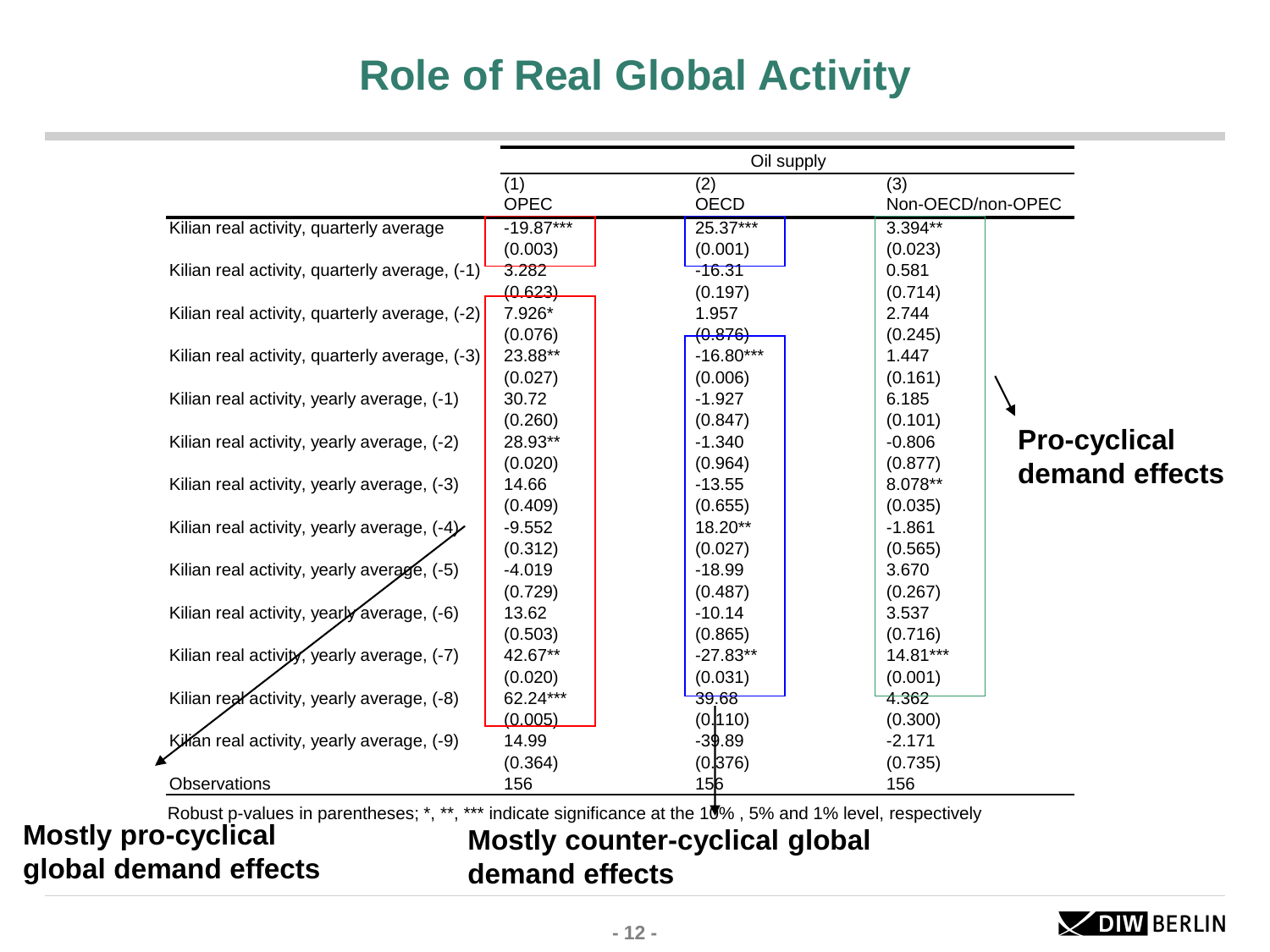## **Agenda**

- **1. Introduction**
- **2. Data and Methodology**
- **3. Results and Discussion**
- **4. Conclusions**

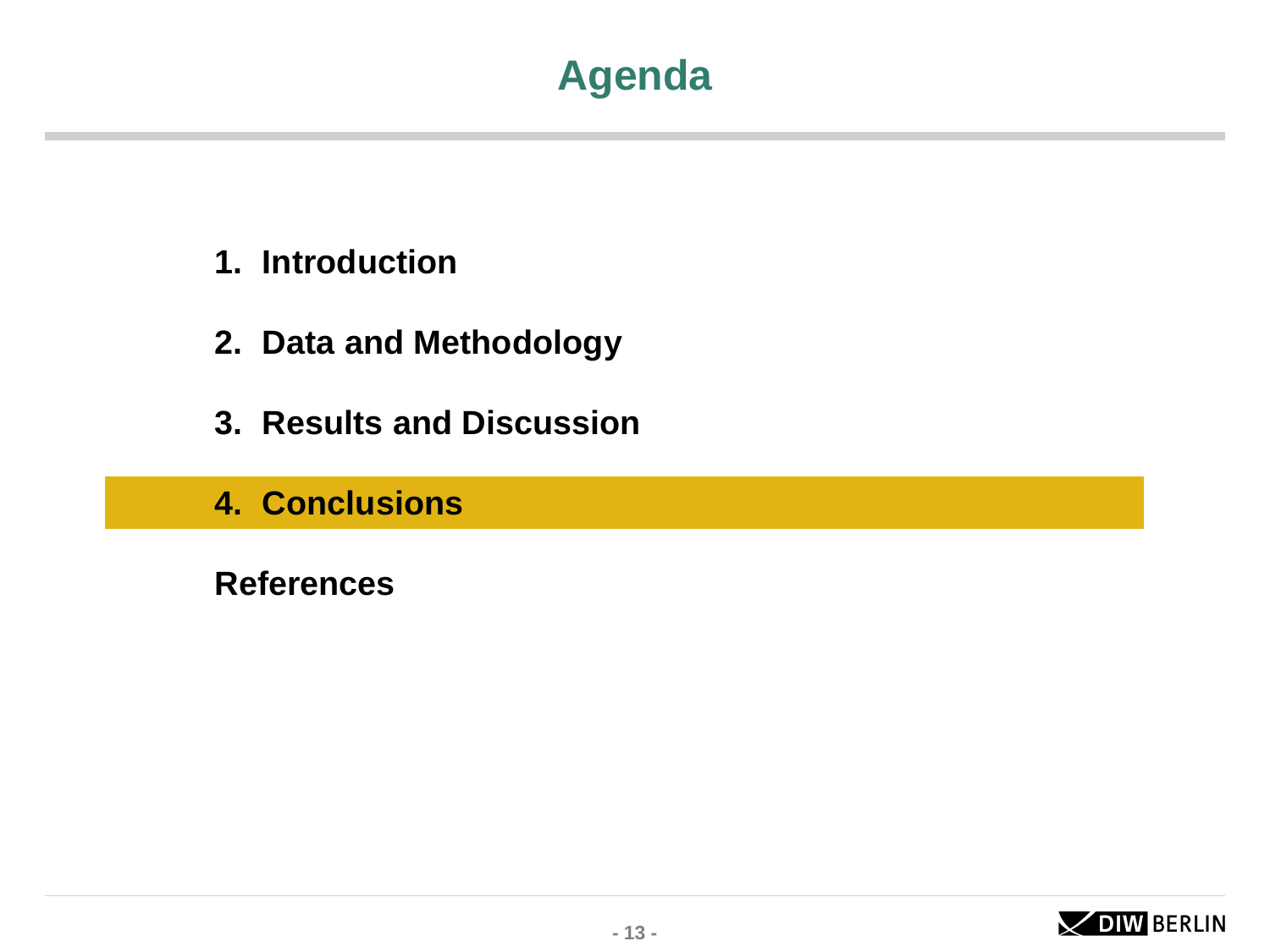# **Conclusions**

• **Dynamic structure of our main model is important** 

- **We find significant responses across all lags**
	- **Static models may only capture part of the effect**
- **In some cases the signs switch along the lag spectrum**
	- **Static models may be misleading since net effect may differ**
- **Substantial heterogeneity across both country groups (and individual countries)**
- **Next steps:** 
	- **Model optimization**
	- **Multiple Equations, e.g. SVAR**

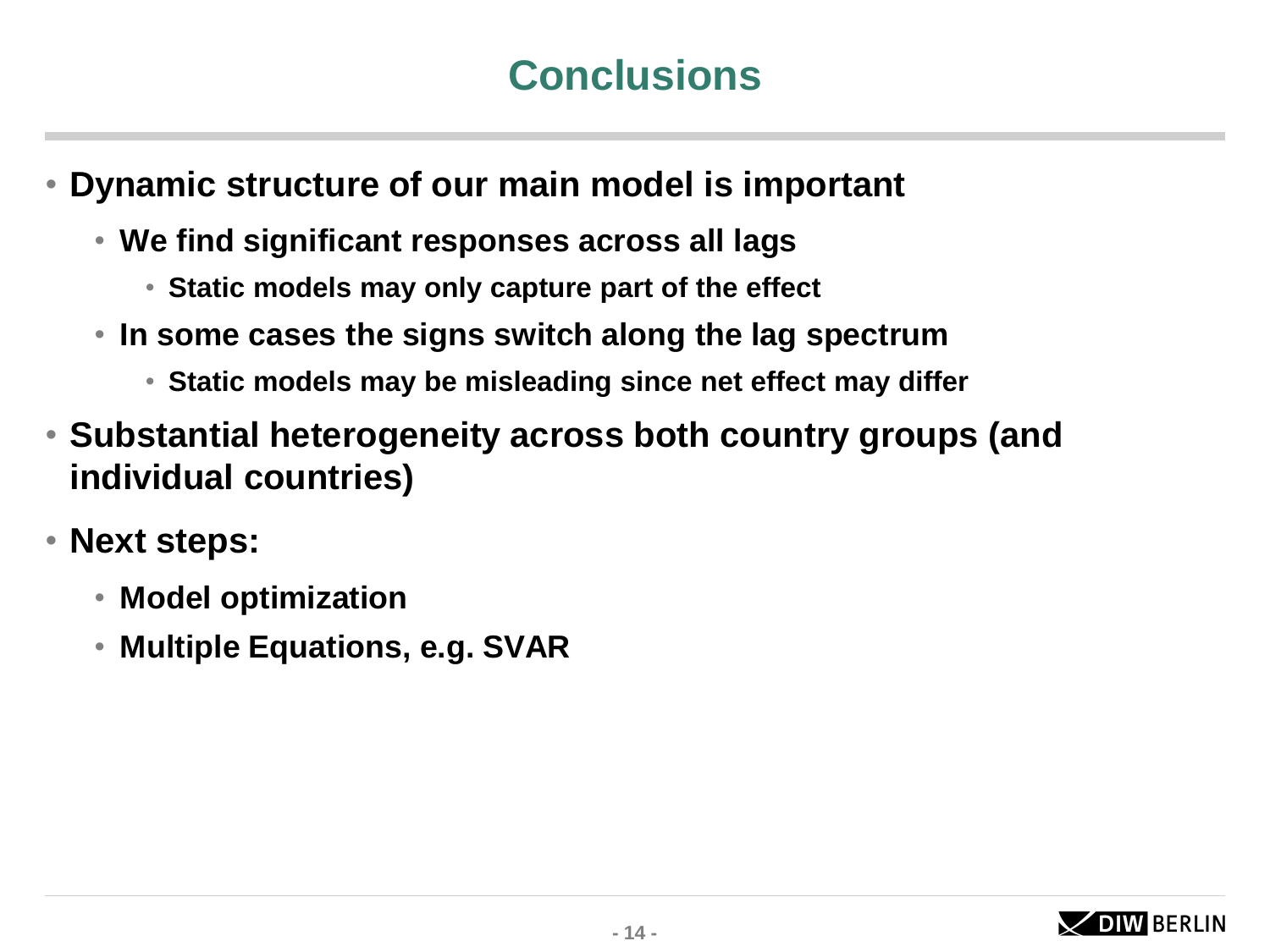



### **Thank you for your attention!**

### **Contact: azaklan@diw.de**

**German Institute for Economic Research**